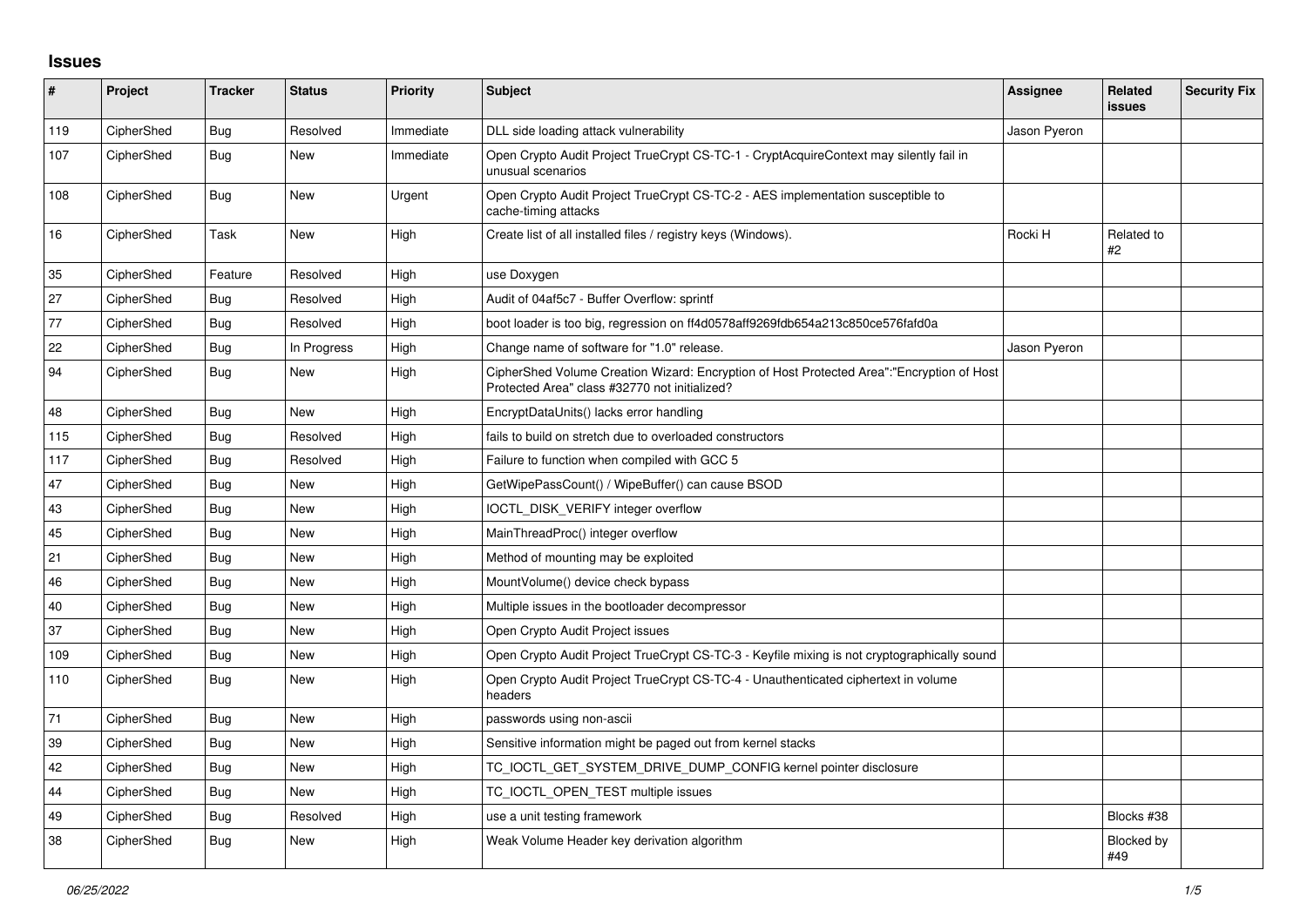| #              | Project    | <b>Tracker</b> | <b>Status</b> | <b>Priority</b> | <b>Subject</b>                                                       | Assignee                    | Related<br>issues                                         | <b>Security Fix</b> |
|----------------|------------|----------------|---------------|-----------------|----------------------------------------------------------------------|-----------------------------|-----------------------------------------------------------|---------------------|
| 41             | CipherShed | Bug            | New           | High            | Windows kernel driver uses memset() to clear sensitive data          |                             |                                                           |                     |
| 24             | CipherShed | Task           | New           | Normal          | Add Windows 8 / Server 2012                                          | Rocki H                     |                                                           |                     |
| 25             | CipherShed | Task           | New           | Normal          | Broken applinks                                                      |                             | Related to<br>#14                                         |                     |
| 9              | CipherShed | Task           | New           | Normal          | Create check-list of features to be tested                           | Pier-Luc Caron<br>St-Pierre |                                                           |                     |
| 17             | CipherShed | Task           | New           | Normal          | Create debian packaging                                              |                             |                                                           |                     |
| 20             | CipherShed | Task           | New           | Normal          | Create dmg for os x                                                  |                             |                                                           |                     |
| 15             | CipherShed | Task           | New           | Normal          | Create Gnu Info page                                                 | Eugene Wang                 | Related to<br>#12                                         |                     |
| 19             | CipherShed | Task           | New           | Normal          | Create pkgbuild for arch                                             |                             |                                                           |                     |
| 18             | CipherShed | Task           | New           | Normal          | Create rpm packaging                                                 |                             |                                                           |                     |
| $\mathbf{1}$   | CipherShed | Task           | New           | Normal          | Detailed review of Windows constant strings                          | Paweł<br>Zegartowski        | Related to<br>$\#2$                                       |                     |
| 3              | CipherShed | Task           | New           | Normal          | Finish initial bitmaps and icons                                     |                             |                                                           |                     |
| 8              | CipherShed | Task           | New           | Normal          | Get graphics artist to work on artwork, icons                        |                             |                                                           |                     |
| $\overline{4}$ | CipherShed | Task           | New           | Normal          | Get Windows executable signing key                                   | <b>Bill Cox</b>             |                                                           |                     |
| $\sqrt{5}$     | CipherShed | Task           | New           | Normal          | Linux build, installer, VM                                           | Kyle Marek                  | Related to<br>#50                                         |                     |
| 13             | CipherShed | Task           | New           | Normal          | List of all version numbers                                          | Rocki H                     | Related to<br>#2                                          |                     |
| $\overline{7}$ | CipherShed | Task           | <b>New</b>    | Normal          | Mac build, installer, VM                                             | Jason Pyeron                |                                                           |                     |
| 114            | CipherShed | Task           | New           | Normal          | Real, unified makefiles                                              | Kyle Marek                  |                                                           |                     |
| 64             | CipherShed | Task           | New           | Normal          | Rewrite or remove LongReverse in Common/Dlgcode.c                    |                             |                                                           |                     |
| $\overline{2}$ | CipherShed | Task           | New           | Normal          | Upgrade installer to uninstall TrueCrypt                             |                             | Related to<br>#1, Related<br>to #13,<br>Related to<br>#16 |                     |
| 6              | CipherShed | Task           | New           | Normal          | Windows build, installer, VM                                         | <b>Bill Cox</b>             |                                                           |                     |
| 12             | CipherShed | Task           | In Progress   | Normal          | Write Documentation                                                  | Eugene Wang                 | Related to<br>#15                                         |                     |
| 82             | CipherShed | Feature        | New           | Normal          | add sparse file detection to non-windows versions                    |                             |                                                           |                     |
| 62             | CipherShed | Feature        | New           | Normal          | Administrative Configuration for Enterprise IT                       |                             |                                                           |                     |
| 92             | CipherShed | Feature        | New           | Normal          | allow change of cipher/key on encrypted container without decrypting |                             |                                                           |                     |
| 90             | CipherShed | Feature        | New           | Normal          | cipher setting preference file                                       |                             |                                                           |                     |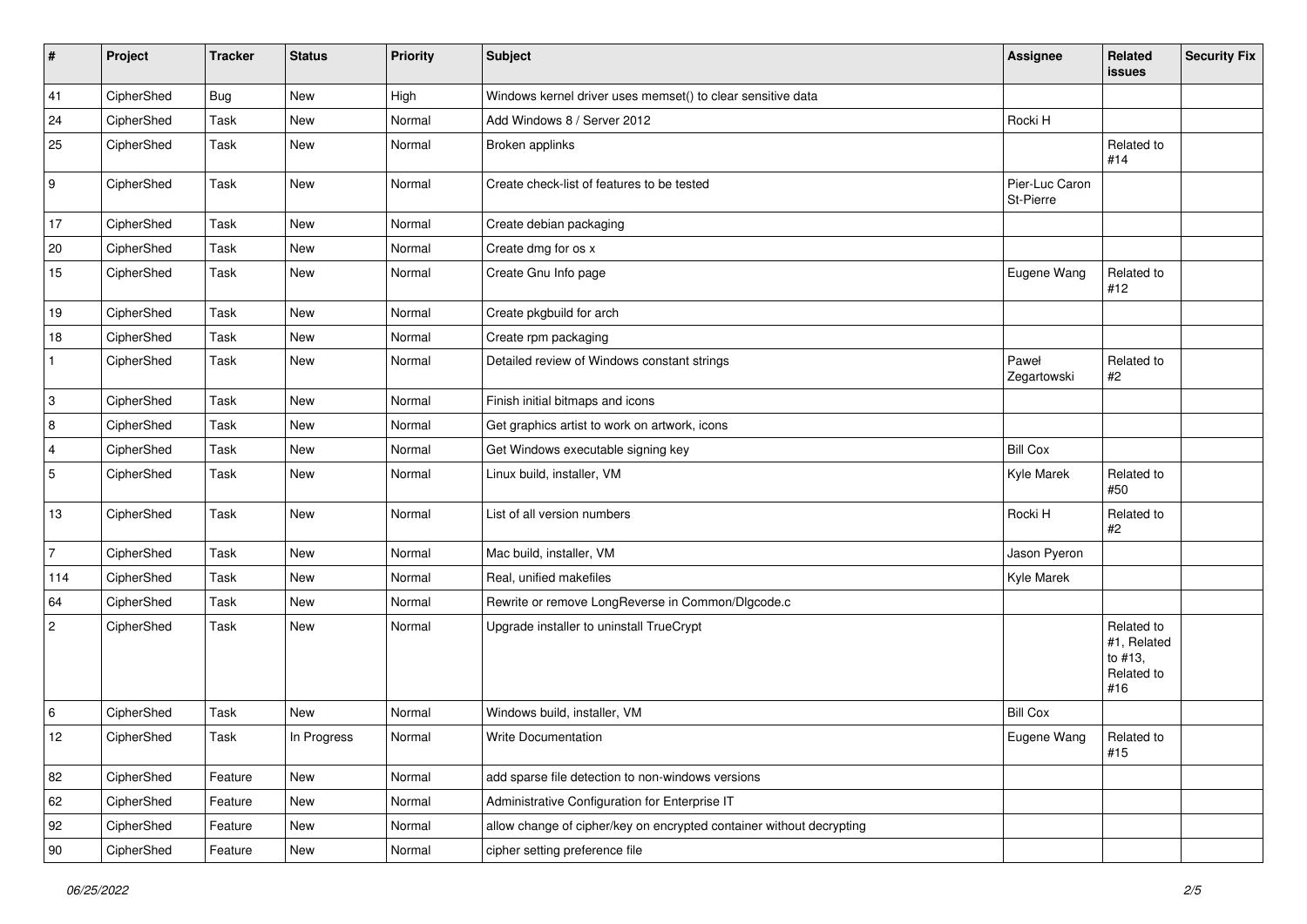| $\sharp$ | Project    | <b>Tracker</b> | <b>Status</b> | <b>Priority</b> | <b>Subject</b>                                                                                | Assignee      | Related<br><b>issues</b> | <b>Security Fix</b> |
|----------|------------|----------------|---------------|-----------------|-----------------------------------------------------------------------------------------------|---------------|--------------------------|---------------------|
| 81       | CipherShed | Feature        | <b>New</b>    | Normal          | Decrypt System drive via commandline                                                          |               |                          |                     |
| 60       | CipherShed | Feature        | New           | Normal          | Enhanced UX - shell extension for container management                                        |               | Related to<br>#34        |                     |
| 96       | CipherShed | Feature        | New           | Normal          | installer to incorporate a post-installation quick-start wizard                               |               |                          |                     |
| 124      | CipherShed | Feature        | <b>New</b>    | Normal          | investigate switch to FUDforum from phpBB                                                     |               |                          |                     |
| 50       | CipherShed | Feature        | New           | Normal          | Linux FDE                                                                                     |               | Related to<br>#5         |                     |
| 61       | CipherShed | Feature        | New           | Normal          | optionally support TPM                                                                        |               |                          |                     |
| 67       | CipherShed | Feature        | <b>New</b>    | Normal          | print a backup                                                                                |               |                          |                     |
| 66       | CipherShed | Feature        | <b>New</b>    | Normal          | provide robust API for usermode interaction with kernel driver                                |               |                          |                     |
| 65       | CipherShed | Feature        | <b>New</b>    | Normal          | pure 64 bit version for windows                                                               |               | Related to<br>#63        |                     |
| 57       | CipherShed | Feature        | New           | Normal          | Skein support                                                                                 |               |                          |                     |
| 97       | CipherShed | Feature        | <b>New</b>    | Normal          | Suggestion 1 - Do not use unknown terminology                                                 | Niklas Lemcke |                          |                     |
| 98       | CipherShed | Feature        | <b>New</b>    | Normal          | Suggestion 2 - Do not misuse native UI controls                                               | Niklas Lemcke |                          |                     |
| 99       | CipherShed | Feature        | New           | Normal          | Suggestion 3-Separate required and optional input parameters                                  |               |                          |                     |
| 100      | CipherShed | Feature        | New           | Normal          | Suggestion 4-Display the consequences of an action immediately (Immediacy of<br>consequences) |               |                          |                     |
| 121      | CipherShed | Feature        | New           | Normal          | Support "not" burning CD on encrypting disk operation                                         |               | Related to<br>#68        |                     |
| 93       | CipherShed | Feature        | <b>New</b>    | Normal          | support "quick" encrypt for new media (especially flash/SSD)                                  |               |                          |                     |
| 102      | CipherShed | Feature        | New           | Normal          | support for serial console in bootloader                                                      |               |                          |                     |
| 122      | CipherShed | Feature        | New           | Normal          | support key escrow                                                                            |               | Related to<br>#68        |                     |
| 36       | CipherShed | Feature        | New           | Normal          | support multiple actors to open an encrypted volume                                           |               |                          |                     |
| 89       | CipherShed | Feature        | New           | Normal          | Support the Common Criteria Collaborative Protection Profile for Full Disk Encryption         |               |                          |                     |
| 70       | CipherShed | Feature        | New           | Normal          | track git info in build                                                                       |               |                          |                     |
| 32       | CipherShed | Feature        | New           | Normal          | truecrypt.ch ideas thread                                                                     |               |                          |                     |
| 91       | CipherShed | Feature        | New           | Normal          | use linked libraries in kernel driver to isolate logical units and later support plugins      |               |                          |                     |
| 33       | CipherShed | Feature        | New           | Normal          | windows comamnd line volume creation                                                          |               |                          |                     |
| 34       | CipherShed | Feature        | <b>New</b>    | Normal          | windows mount point support                                                                   |               | Related to<br>#60        |                     |
| 63       | CipherShed | Bug            | <b>New</b>    | Normal          | 64 bit gui on 64 bit systems                                                                  |               | Related to<br>#65        |                     |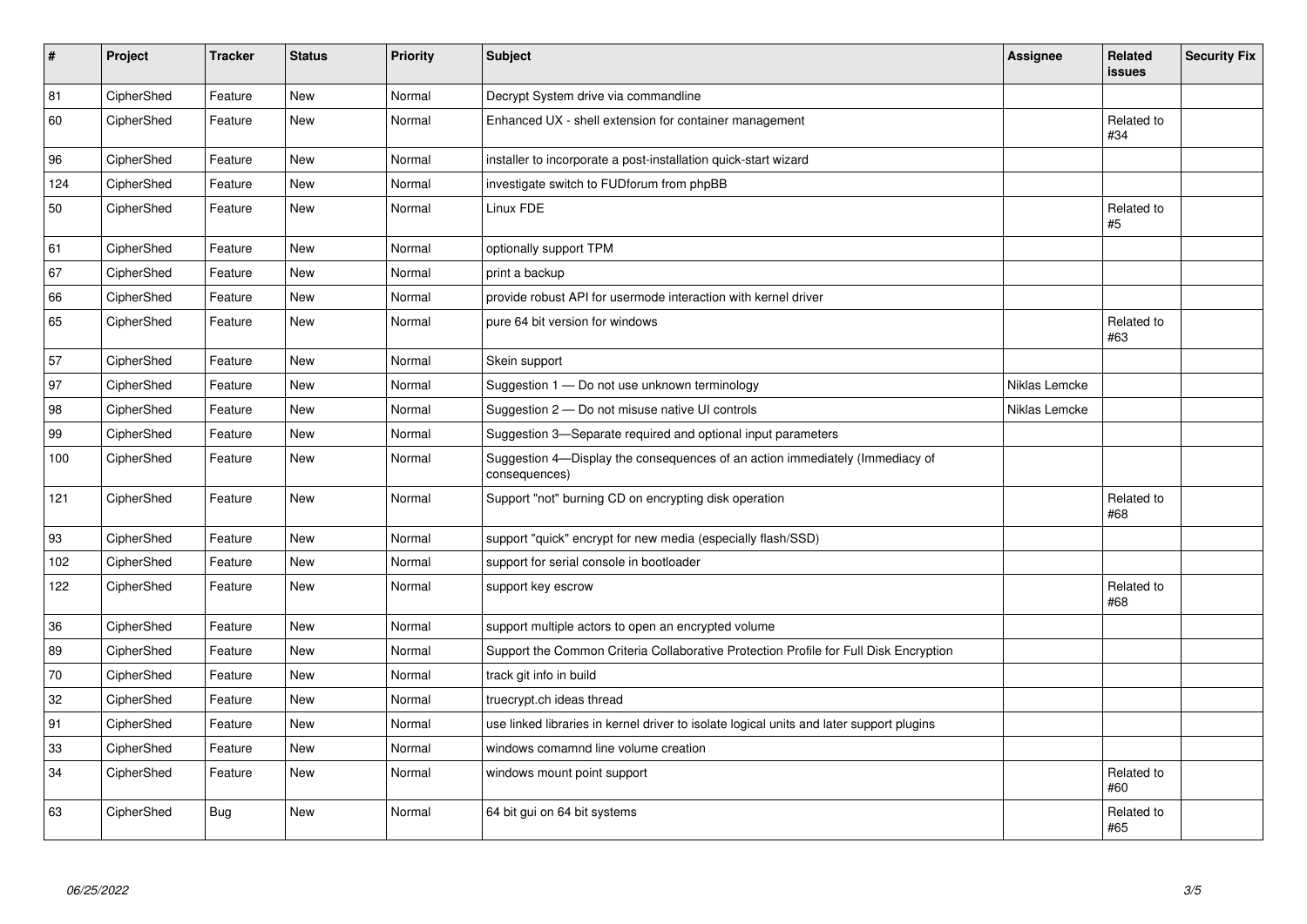| #   | Project    | <b>Tracker</b> | <b>Status</b> | Priority | <b>Subject</b>                                                                                           | <b>Assignee</b> | Related<br>issues | <b>Security Fix</b> |
|-----|------------|----------------|---------------|----------|----------------------------------------------------------------------------------------------------------|-----------------|-------------------|---------------------|
| 30  | CipherShed | Bug            | Resolved      | Normal   | Allowed character description is wrong                                                                   |                 | Related to<br>#31 |                     |
| 28  | CipherShed | <b>Bug</b>     | Resolved      | Normal   | Audit of 04af5c7 - Buffer Overflow: strcat                                                               |                 |                   |                     |
| 29  | CipherShed | <b>Bug</b>     | Resolved      | Normal   | Audit of 04af5c7 - Buffer Overflow: strcpy                                                               | Jason Pyeron    |                   |                     |
| 101 | CipherShed | Bug            | Resolved      | Normal   | boot loader password prompt takes 100% cpu in VM                                                         |                 |                   |                     |
| 116 | CipherShed | <b>Bug</b>     | <b>New</b>    | Normal   | create an option for private/global volume mounting                                                      |                 |                   |                     |
| 83  | CipherShed | <b>Bug</b>     | New           | Normal   | deduplicate file names                                                                                   |                 |                   |                     |
| 85  | CipherShed | <b>Bug</b>     | <b>New</b>    | Normal   | Digcode.c is 9917 lines long, split it up                                                                |                 |                   |                     |
| 14  | CipherShed | <b>Bug</b>     | New           | Normal   | Fixes urls in ui (/applink? links)                                                                       |                 | Related to<br>#25 |                     |
| 51  | CipherShed | <b>Bug</b>     | In Progress   | Normal   | <b>GUID Partition Table (GPT)</b>                                                                        | Jason Pyeron    | Related to<br>#55 |                     |
| 74  | CipherShed | <b>Bug</b>     | New           | Normal   | Hardcoded Build date in Help->About window                                                               |                 |                   |                     |
| 26  | CipherShed | <b>Bug</b>     | <b>New</b>    | Normal   | Large External Drive Support on Mac (>512byte sector size)                                               |                 |                   |                     |
| 123 | CipherShed | <b>Bug</b>     | New           | Normal   | losetup anomaly with OpenSUSE 13.1                                                                       |                 |                   |                     |
| 86  | CipherShed | Bug            | Resolved      | Normal   | Make ciphershed window titlebars different                                                               |                 |                   |                     |
| 125 | CipherShed | <b>Bug</b>     | Resolved      | Normal   | Makefile for bootloader fails on case sensitive filesystem                                               |                 |                   |                     |
| 76  | CipherShed | <b>Bug</b>     | <b>New</b>    | Normal   | MakeSelfExtractingPackage used in CI cannot have dialog boxes                                            |                 |                   |                     |
| 95  | CipherShed | Bug            | <b>New</b>    | Normal   | Platform/SystemException.h and Common/Exception.h define the same class/struct                           |                 |                   |                     |
| 127 | CipherShed | <b>Bug</b>     | Resolved      | Normal   | remove #if 0 code                                                                                        | Jason Pyeron    |                   |                     |
| 113 | CipherShed | <b>Bug</b>     | Resolved      | Normal   | remove the donate screen from the installer                                                              |                 |                   |                     |
| 88  | CipherShed | <b>Bug</b>     | <b>New</b>    | Normal   | smart card support for containers                                                                        |                 |                   |                     |
| 72  | CipherShed | <b>Bug</b>     | <b>New</b>    | Normal   | The installation fails, but a message (from windows?) says it succeeds and asks if you want<br>to reboot |                 |                   |                     |
| 31  | CipherShed | Bug            | <b>New</b>    | Normal   | there is duplicate code for password character checking                                                  | Jason Pyeron    | Related to<br>#30 |                     |
| 73  | CipherShed | <b>Bug</b>     | <b>New</b>    | Normal   | Truecrypt icon showing in taskbar                                                                        |                 |                   |                     |
| 111 | CipherShed | <b>Bug</b>     | <b>New</b>    | Normal   | ui does not show free drives below c: e.g. A: or B:                                                      | Niklas Lemcke   |                   |                     |
| 55  | CipherShed | <b>Bug</b>     | In Progress   | Normal   | Unified Extensible Firmware Interface (UEFI)                                                             | Jason Pyeron    | Related to<br>#51 |                     |
| 112 | CipherShed | Bug            | Resolved      | Normal   | uninstall on windows does not list version info                                                          |                 |                   |                     |
| 78  | CipherShed | <b>Bug</b>     | New           | Normal   | update the ciphershed.org website, automatically                                                         |                 |                   |                     |
| 118 | CipherShed | <b>Bug</b>     | New           | Normal   | upgrading truecrpyt fails if truecrypt is pinned to the taskbar                                          |                 |                   |                     |
| 126 | CipherShed | <b>Bug</b>     | Resolved      | Normal   | VS launcher breaks if using multiple VS and the default is not the one for CS                            |                 |                   |                     |